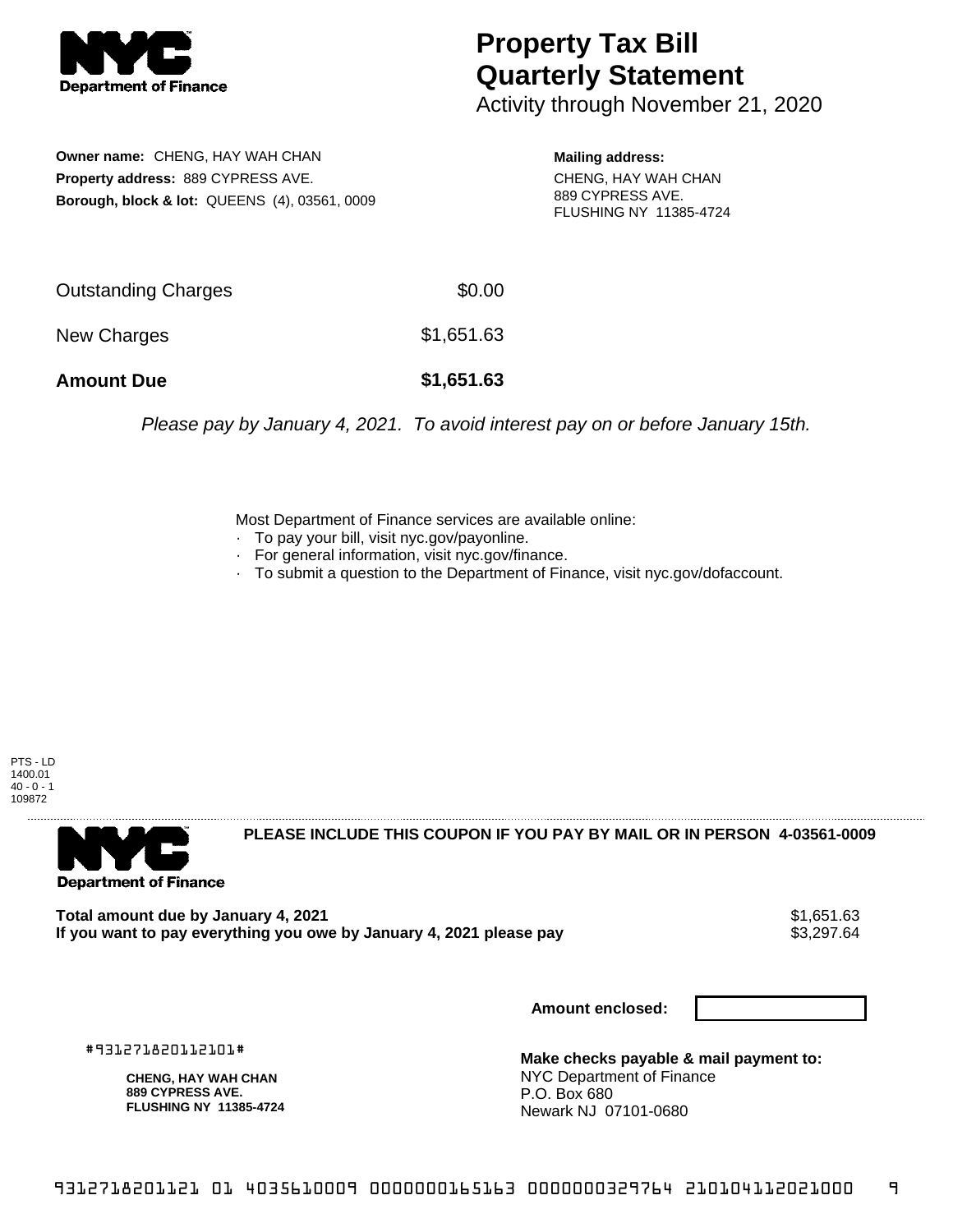

|                                                                                                                |                                         | Amount       |
|----------------------------------------------------------------------------------------------------------------|-----------------------------------------|--------------|
| <b>Billing Summary</b><br>Outstanding charges including interest and payments                                  | <b>Activity Date Due Date</b>           | \$0.00       |
| <b>Finance-Property Tax</b>                                                                                    | 01/01/2021                              | \$1,671.75   |
| <b>Adopted Tax Rate</b>                                                                                        |                                         | $$-20.12$    |
| <b>Total amount due</b>                                                                                        |                                         | \$1,651.63   |
|                                                                                                                |                                         |              |
| <b>Tax Year Charges Remaining</b>                                                                              | <b>Activity Date</b><br><b>Due Date</b> | Amount       |
| <b>Finance-Property Tax</b>                                                                                    | 04/01/2021                              | \$1,671.75   |
| <b>Adopted Tax Rate</b>                                                                                        |                                         | $$-20.12$    |
| Total tax year charges remaining                                                                               |                                         | \$1,651.63   |
| If you want to pay everything you owe by January 4, 2021 please pay                                            |                                         | \$3,297.64   |
| If you pay everything you owe by January 4, 2021, you would save:                                              |                                         | \$5.62       |
| How We Calculated Your Property Tax For July 1, 2020 Through June 30, 2021                                     |                                         |              |
|                                                                                                                | Overall                                 |              |
| Tax class 1 - Small Home, Less Than 4 Families                                                                 | <b>Tax Rate</b>                         |              |
| Original tax rate billed                                                                                       | 21.1670%                                |              |
| New Tax rate                                                                                                   | 21.0450%                                |              |
| <b>Estimated Market Value \$1,153,000</b>                                                                      |                                         |              |
|                                                                                                                |                                         | <b>Taxes</b> |
| <b>Billable Assessed Value</b>                                                                                 | \$32,990                                |              |
| <b>Taxable Value</b>                                                                                           | \$32,990 x 21.0450%                     |              |
| <b>Tax Before Abatements and STAR</b>                                                                          | \$6,942.76                              | \$6,942.76   |
| Basic Star - School Tax Relief                                                                                 | $$-1,410.00$                            | $$-296.00**$ |
| Annual property tax                                                                                            |                                         | \$6,646.76   |
| Original property tax billed in June 2020                                                                      |                                         | \$6,687.00   |
| <b>Change In Property Tax Bill Based On New Tax Rate</b>                                                       |                                         | $$-40.24$    |
| ** This is your NYS STAR tax savings. For more information, please visit us at nyc.gov/finance or contact 311. |                                         |              |

Please call 311 to speak to a representative to make a property tax payment by telephone.

## **Home banking payment instructions:**

- 1. **Log** into your bank or online bill pay website.
- 2. **Add** the new payee: NYC DOF Property Tax. Enter your account number, which is your boro, block and lot, as it appears here: 4-03561-0009 . You may also need to enter the address for the Department of Finance. The address is P.O. Box 680, Newark NJ 07101-0680.
- 3. **Schedule** your online payment using your checking or savings account.

## **Did Your Mailing Address Change?**

If so, please visit us at **nyc.gov/changemailingaddress** or call **311.**

When you provide a check as payment, you authorize us either to use information from your check to make a one-time electronic fund transfer from your account or to process the payment as a check transaction.